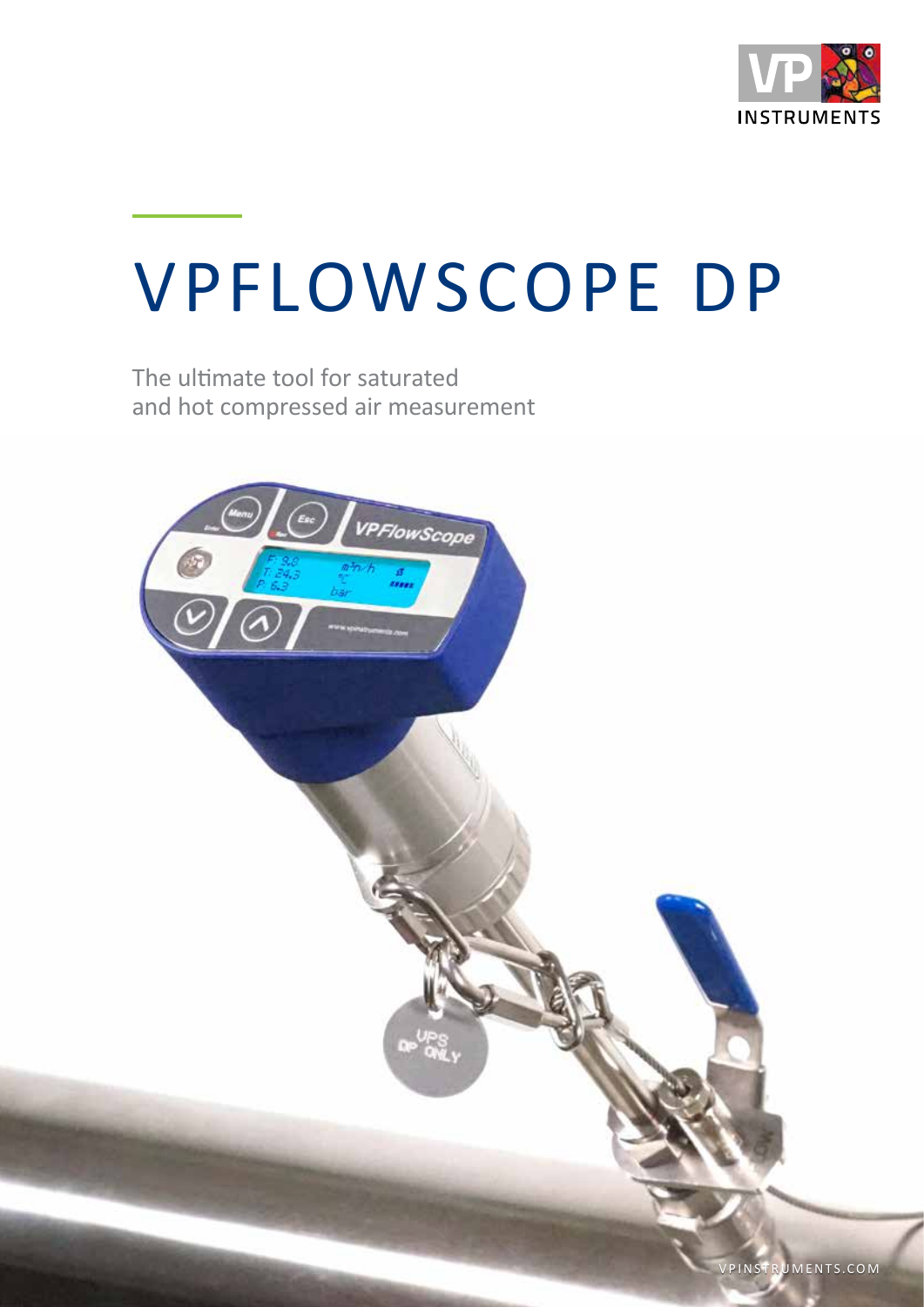### VPFlowScope DP

The patented VPFlowScope® DP is the ultimate measurement tool for saturated compressed air flow measurements. This differential pressure flow sensor measures bi-directional flow, pressure, temperature and total flow simultaneously. Its unique design enables you to take measurements in the discharge pipe of any compressor under 100% saturated conditions. With the VPFlowScope DP you can measure the performance or efficiency of your compressor. Furthermore, you can measure compressor contribution of the total compressed air supply.

The VPFlowScope DP is an insertion type flow meter, so you can use one device for various pipe diameters. The bright blue LCD display provides real-time information and with the built-in data logger, you can record for certain periods of time. Combine this with our VPStudio software on your PC and you can use this information to process data, print reports and analyze where and how exactly you can save

#### **Highlights**

- > For saturated compressed air measurements, can handle droplets of condensate
- > 4-in-1 sensor: Bi-directional flow, pressure, temperature and total flow
- > Differential pressure flow measurement
- > Standard RS485 (Modbus RTU), 4..20mA and pulse output
- > 3-line display (optional) with real-time information and configuration keys
- > Built-in data logger with 2 million points (optional)

#### **Applications**

- > Supply side audits
- > Compressor performance measurement
- > Compressor efficiency monitoring (in combination with power measurement)
- > High velocities (up to 200mn/sec | 650 sfps)
- > High temperatures (up to 150°C | 302°F)
- > Demand side flow measurement when dryers are not in use
- > Input/ output monitoring of desiccant dryers/ air treatment equipment



*The VPFlowScope DP is preferably installed in the second horizontal piping after the compressor where there is less possibility for excess water. A cyclone separator is recommended upstream of the flow meter, to remove excess water from the system.*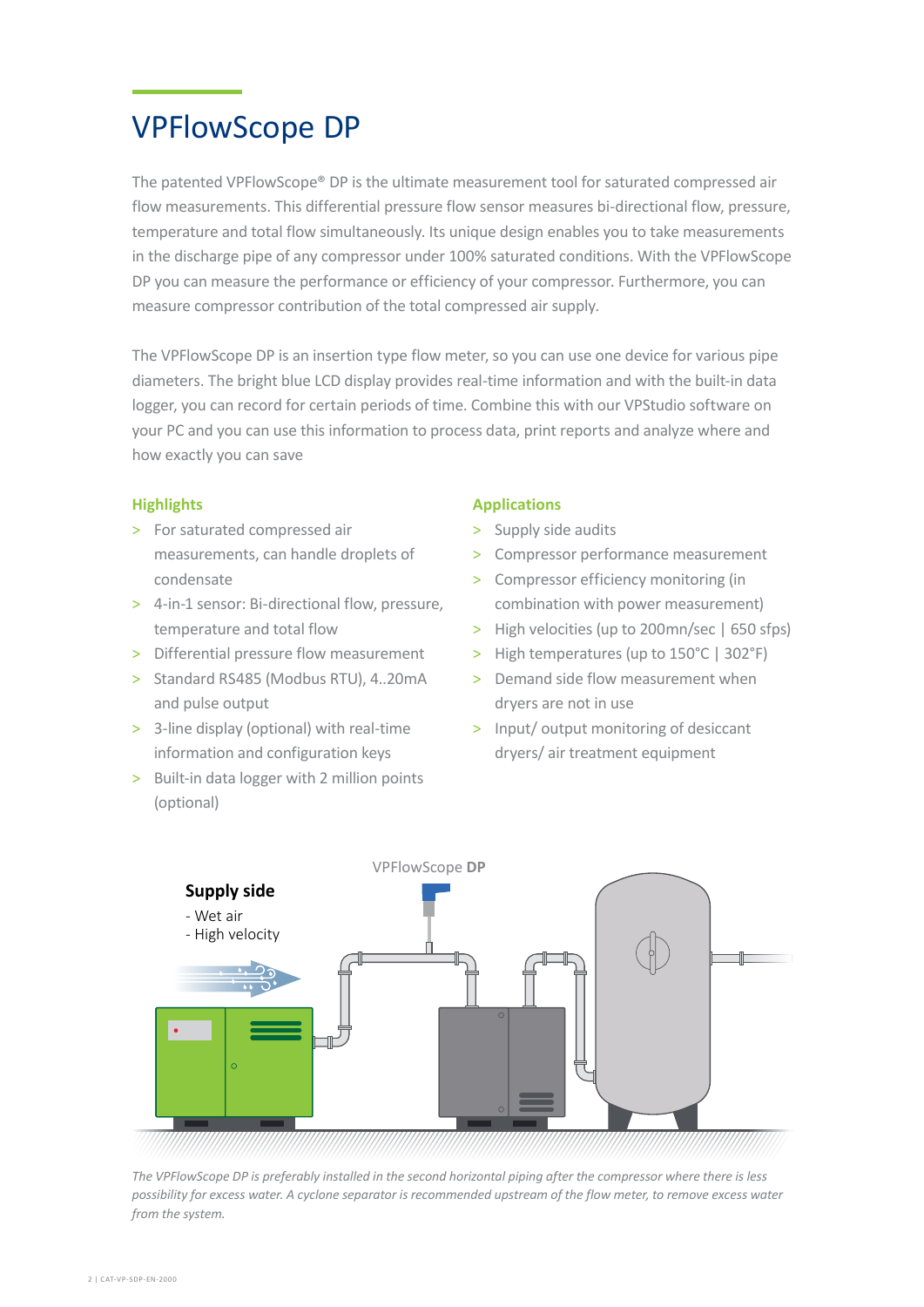### **Insertion type flow meter can be installed under pressure**

Your compressed air supply is often vital for your 24/7 production process. You can install the VPFlowScope DP under pressurized conditions without stopping your compressor.

#### **Bi-directional flow measurement**

Bi-directional flow occurs frequently in compressed air systems, examples are in ring networks, at receivers in case of multiple compressed rooms, overseen branches or a leaking non-return valve. Discover the actual consumption and avoid mis-readings with the built-in bi-directional sensitivity.

#### **Power of combined measurement**

Get the complete picture by measuring flow, pressure and temperature simultaneously. Examples are: pressure drop caused by excessive flow, flow & temperature measurement combined downstream of a refrigerant dryer, and to get to know the true delivery of your compressors.

#### **Proprietary safety cable**

We value your safety while you install your flow meter under pressurized conditions. The safety cable prevents unintended launching of the flow meter. As an extra benefit, the flow meter remains better in its position over time.

### Software

#### **VPStudio software**

Correct flow measurements start with entering the correct inner pipe diameter into your flow meter. You program this easily via the display keypad or via the VPStudio software. For non-display models, the diameter can only be set via the software. VPStudio can be



installed on your PC and communicates via the JB5 interface kit with the VPFlowScope via your PC's USB port.

#### **Features of VPStudio:**

- > Setting your pipe diameter
- > View real time measurements
- > Viewing and retrieving your (air audit) data log sessions in a structured manner in the Projects module
- > Setting your logging intervals
- > Setting your Modbus and networking parameters
- > Spanning the analogue output to 4 … 20 mA or Pulse

Download from www.vpinstruments.com.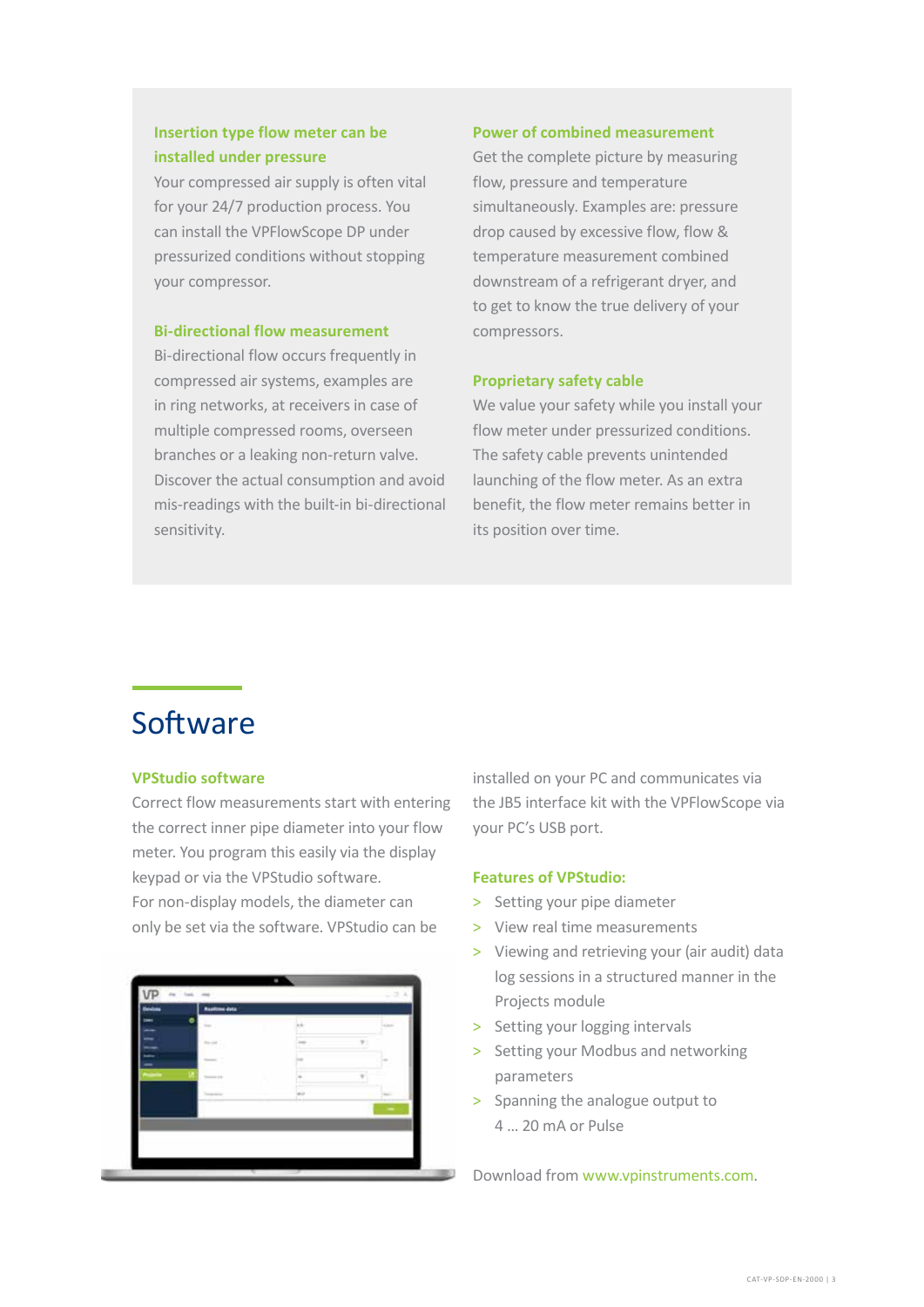### VPFlowScope DP measurement range

#### **Differential pressure vs. thermal mass**

The range of thermal mass flow technology is superior to differential pressure technology. Therefore, differential pressure meters should not be used for leakage monitoring. They are intended for use in high velocity applications where there is a continuous flow over a minimum value, such as compressor efficiency monitoring.



#### **VPS.R200.P4DP.x flow range table**

| <b>SCHEDULE 40 STANDARD</b><br><b>SEAMLESS CARBON STEEL PIPE</b> |     |              |           |                    |                    |                                   |                                   |  | <b>SCHEDULE 10 STANDARD</b><br><b>SEAMLESS CARBON STEEL PIPE</b> |            |                    |                    |                                   |                                   |
|------------------------------------------------------------------|-----|--------------|-----------|--------------------|--------------------|-----------------------------------|-----------------------------------|--|------------------------------------------------------------------|------------|--------------------|--------------------|-----------------------------------|-----------------------------------|
| <b>Size</b><br>(inch)                                            | DN  | ID<br>(inch) | ID<br>ˈmm | Min flow<br>(scfm) | Max flow<br>(scfm) | Min flow<br>(m <sup>3</sup> )/hr) | Max flow<br>(m <sup>3</sup> )/hr) |  | ID<br>(inch)                                                     | ID<br>(mmˈ | Min flow<br>(scfm) | Max flow<br>(scfm) | Min flow<br>(m <sup>3</sup> )/hr) | Max flow<br>(m <sup>3</sup> )/hr) |
| 2                                                                | 50  | 2.1          | 52.5      | 92                 | 917                | 156                               | 1559                              |  | 2.2                                                              | 54.8       | 100                | 1000               | 170                               | 1698                              |
| 3                                                                | 80  | 3.1          | 77.9      | 202                | 2020               | 343                               | 3432                              |  | 3.3                                                              | 82.8       | 228                | 2282               | 388                               | 3877                              |
| $\overline{4}$                                                   | 100 | 4.0          | 102.3     | 348                | 3483               | 592                               | 5918                              |  | 4.3                                                              | 108.2      | 390                | 3897               | 662                               | 6620                              |
| 6                                                                | 150 | 6.1          | 154.1     | 790                | 7904               | 1343                              | 13429                             |  | 6.4                                                              | 161.5      | 868                | 8681               | 1475                              | 14749                             |
| 8                                                                | 200 | 8.0          | 202.7     | 1368               | 13675              | 2323                              | 23234                             |  | 8.3                                                              | 211.6      | 1490               | 14902              | 2532                              | 25319                             |
| 10                                                               | 250 | 10.2         | 259.1     | 2234               | 22344              | 3796                              | 37963                             |  | 10.4                                                             | 264.7      | 2332               | 23320              | 3962                              | 39621                             |
| 12                                                               | 300 | 11.9         | 303.2     | 3060               | 30597              | 5199                              | 51985                             |  | 12.4                                                             | 314.7      | 3296               | 32962              | 5600                              | 56004                             |
| 16                                                               | 400 | 15.0         | 381.0     | 4831               | 48314              | 8209                              | 82087                             |  | 15.6                                                             | 396.8      | 5240               | 52405              | 8904                              | 89036                             |
| 20                                                               | 500 | 18.8         | 477.8     | 7598               | 75983              | 12910                             | 129097                            |  | 19.6                                                             | 496.9      | 8218               | 82180              | 13962                             | 139624                            |

The ranges only apply to compressed air and nitrogen. Contact us for other gases. The field accuracy of an insertion probe is typically +/- 5% due to installation conditions. Insertion probes may not be used for official compressor testing.

*"The VPFlowScope DP is super easy to install and allows me to show customers just how important measuring flow really is." - Frank Moskowitz, Draw Professional Services, USA*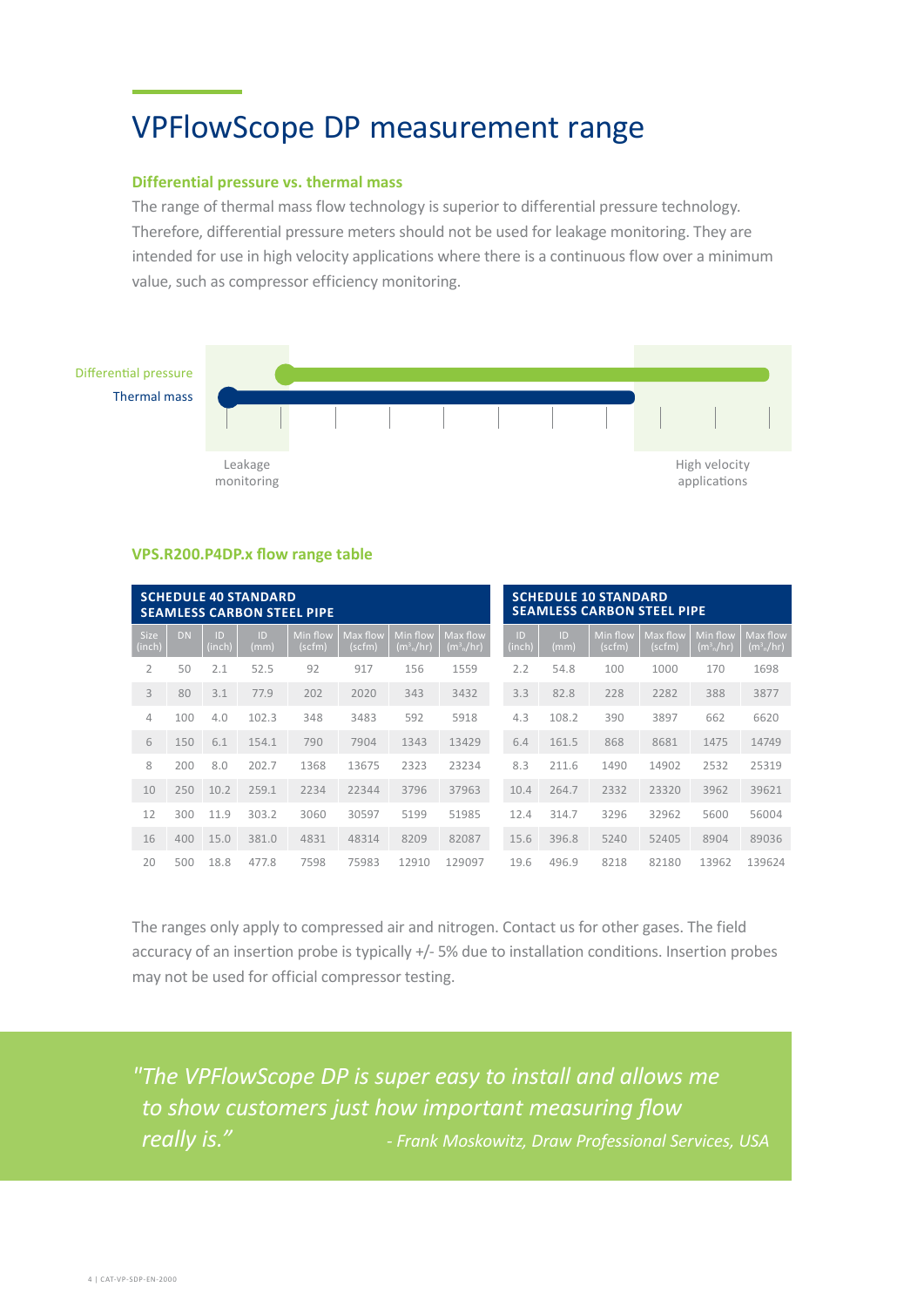### Display module

The VPFlowScope DP is available in several versions: without display (with connector cap) (D2), with display module (D10), and with display module and integrated data logger (D11). All your options in one overview:

| PRODUCT CODE      | <b>FLOW</b> | PRESSURE | TEMPERATURE | <b>TOTALIZER</b> | MAAND<br>20 <sub>S</sub><br>$\frac{1}{4}$ | RTU<br>SC<br>RS485,<br>MODBI | <b>MJdSIO</b> | ATA<br><b>MILLION</b><br>$\overline{\Omega}$<br>$\alpha$<br>ш<br>$\circ$<br>POINT<br>$\overline{N}$ | <b>APPLICATION</b>           |
|-------------------|-------------|----------|-------------|------------------|-------------------------------------------|------------------------------|---------------|-----------------------------------------------------------------------------------------------------|------------------------------|
| VPS.RXXX.PXXX.DO  | ٠           | ٠        | ٠           | ٠                | ٠                                         | ٠                            |               |                                                                                                     | Spare part                   |
| VPS.RXXX.PXXX.D2  | ٠           | ٠        | $\bullet$   | $\bullet$        | ٠                                         | $\bullet$                    |               |                                                                                                     | BMS/ permanent<br>monitoring |
| VPS.RXXX.PXXX.D10 | ٠           | ٠        | ٠           | ٠                | ٠                                         | ٠                            | ٠             |                                                                                                     | Local display                |
| VPS.RXXX.PXXX.D11 | ٠           | ٠        | $\bullet$   | $\bullet$        | ٠                                         | ٠                            | ٠             | ۰                                                                                                   | Local display,<br>Auditing   |
| VPS.RXXX.PXXX.KIT | ٠           | ٠        | ٠           | ٠                | ٠                                         | ٠                            | ٠             | ۰                                                                                                   | Auditing                     |

The display provides real-time information that can be recorded with the optional data logger. The display is reversible and shows all information on three lines, which are fully configurable. You can choose from SI and Imperial display units. The data logger offers 2 million data points, which makes recording as easy as taking pictures. This is enough storage to measure flow, pressure and temperature once per second for more than a week.

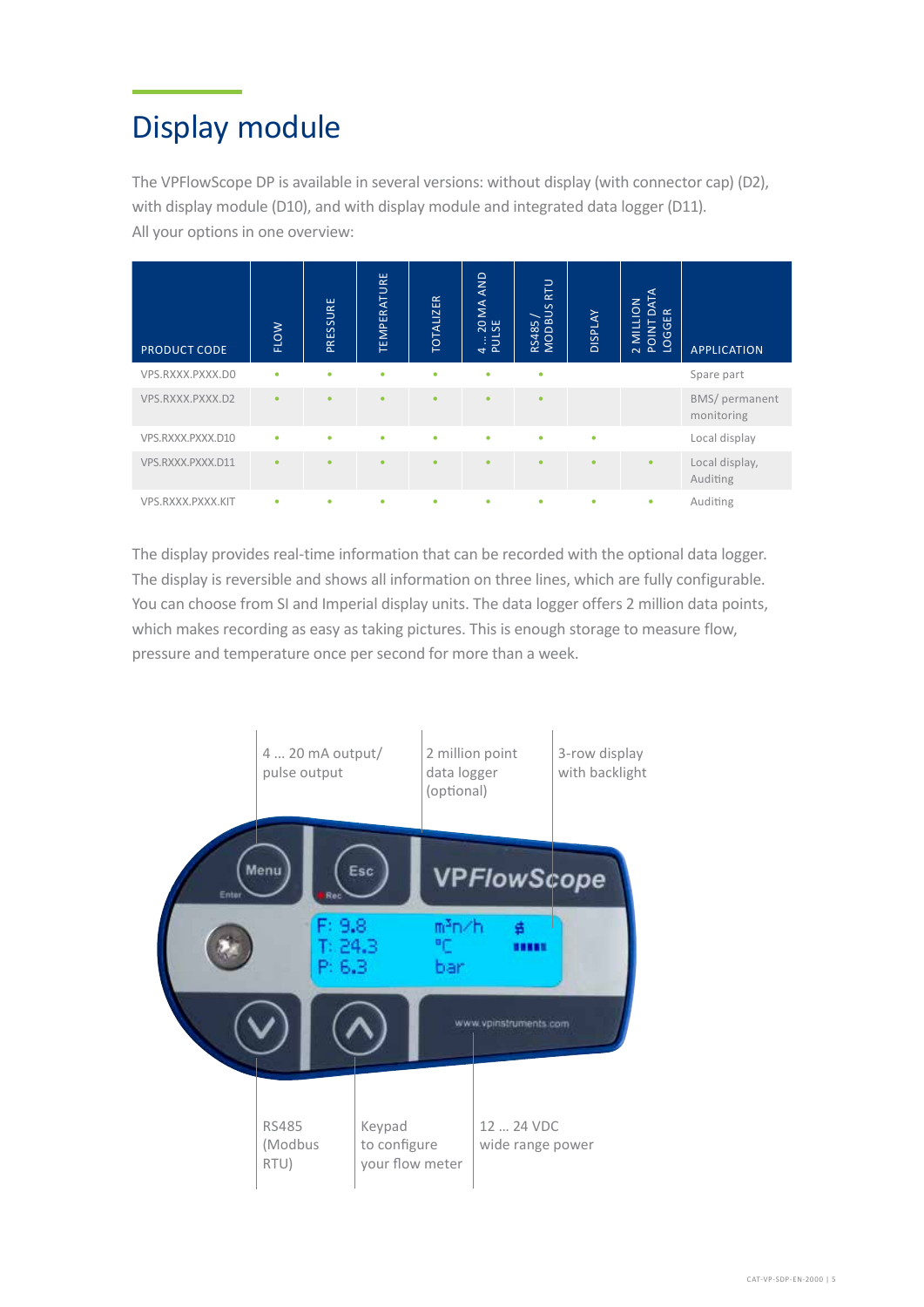### Start kits



Begin measuring energy savings immediately with a VPFlowScope start kit. The start kit features all the accessories needed to start measuring now. We offer several start kits, pending on your needs:

|                                                                                                                                                            | <b>VPFLOWSCOPE DP</b><br><b>START KIT</b><br><b>VPS.R200.P4DP.</b><br><b>BOX</b> | <b>VPFLOWSCOPE</b><br><b>DP START KIT IN</b><br><b>EXPLORER CASE</b><br>VPS.R200.P4DP.KIT | <b>VPFLOWSCOPE</b><br><b>DP WITH</b><br><b>VPFLOWTERMINAL</b><br>VPS.R200.P4DP.VPT.KIT |
|------------------------------------------------------------------------------------------------------------------------------------------------------------|----------------------------------------------------------------------------------|-------------------------------------------------------------------------------------------|----------------------------------------------------------------------------------------|
| VPFlowScope DP Sensor                                                                                                                                      | ٠                                                                                | ٠                                                                                         |                                                                                        |
| Three row LCD display with built-<br>in datalogger                                                                                                         |                                                                                  |                                                                                           |                                                                                        |
| VPFlowTerminal* with:<br>- 4 extra analogue inputs,<br>- Three row LCD display with<br>built-in datalogger.<br>- Pre-wired 10m cable with<br>connector cap |                                                                                  |                                                                                           | ۰                                                                                      |
| VPFlowScope JB5 interface KIT<br>for configuration.                                                                                                        | ٠                                                                                | $\bullet$                                                                                 |                                                                                        |
| Compression fitting with<br>integrated proprietary safety<br>cable VPFlowScope DP                                                                          | ٠                                                                                | ٠                                                                                         | ٠                                                                                      |
| Rugged explorer case with pre-cut<br>foam                                                                                                                  |                                                                                  | ٠                                                                                         |                                                                                        |
| Calibration report                                                                                                                                         | ٠                                                                                | ٠                                                                                         | ٠                                                                                      |
| VPStudio software                                                                                                                                          | ٠                                                                                | ۰                                                                                         |                                                                                        |

\* For the VPFlowTerminal, the power cord to be ordered separately for US/EU adapter selection.

\* Order your VPFlowTerminal with flow meter always together. The standard connector cap has an M12 - 5 pin connector, whereas the VPFlowTerminal requires a connector cap with an M12 - 8 pin.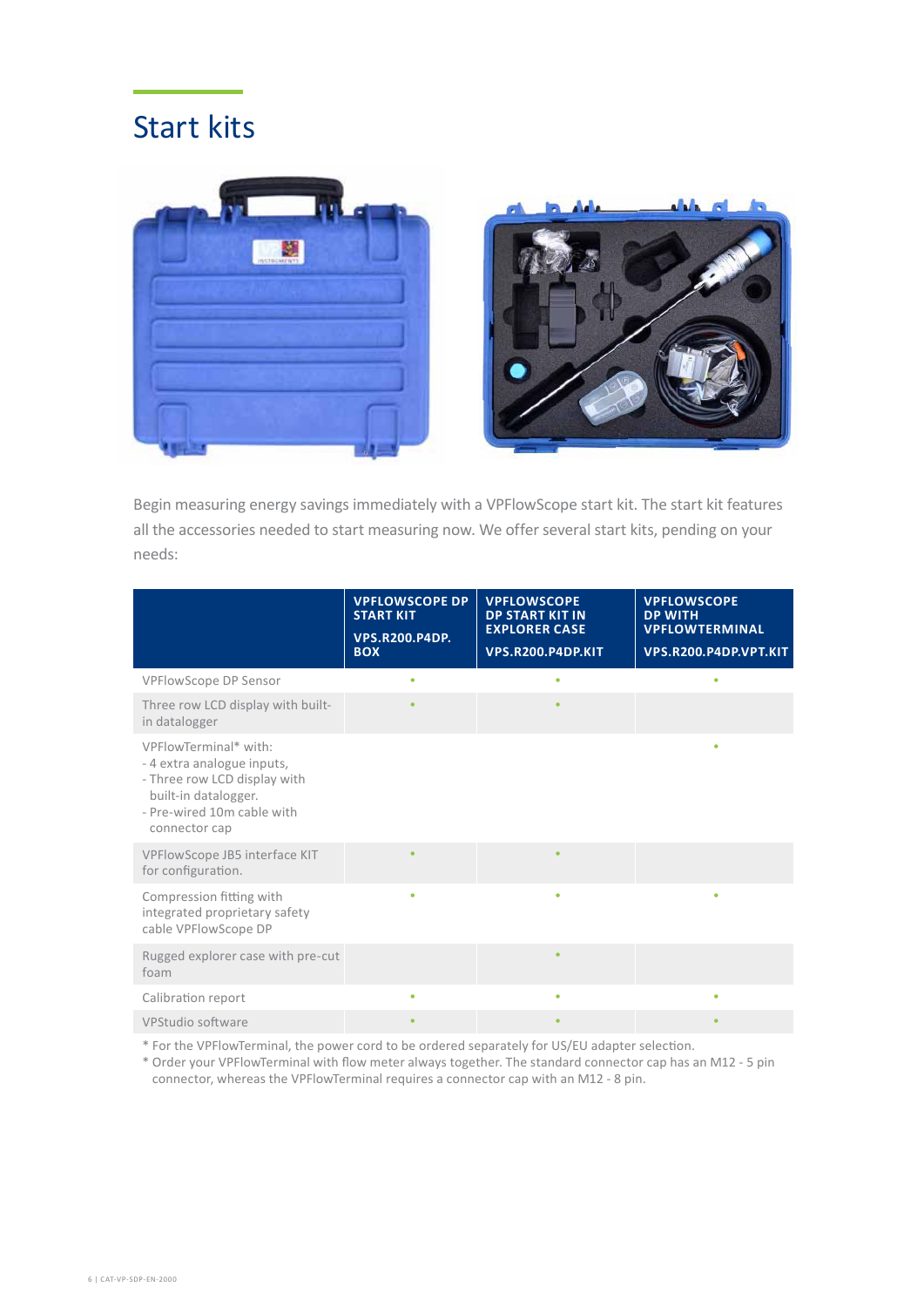## Specifications: VPFlowScope DP

| <b>FLOW SENSOR</b>                                        |                                                                                                                                                                |
|-----------------------------------------------------------|----------------------------------------------------------------------------------------------------------------------------------------------------------------|
| Measuring principle                                       | Differential pressure                                                                                                                                          |
| Flow range                                                | 20  200 m /sec   65  650 sfps<br>Bi-directional measurement (standard)                                                                                         |
| Accuracy                                                  | 2% of reading over 1:10 range, under calibration conditions: please refer to the user manual<br>for details. Recommended pipe diameter: 50 mm (2 inch) and up. |
| Reference conditions                                      | 0 °C, 1013.25 mbar 32 °F, 14.65 psi - DIN 1343                                                                                                                 |
| Gases                                                     | Wet* and dry compressed air, nitrogen and inert gases                                                                                                          |
| <b>PRESSURE SENSOR</b>                                    |                                                                                                                                                                |
| Pressure sensor range, standard 0 16 bar   0 250 psi gage |                                                                                                                                                                |
| Accuracy                                                  | $+/- 1.5\%$ FSS (0  60 °C)   (32  140 °F)<br>Temperature compensated                                                                                           |
| <b>TEMPERATURE SENSOR</b>                                 |                                                                                                                                                                |
| Temperature sensor range                                  | -40  150 °C   -40  302 °F. Icing should be avoided                                                                                                             |
| Accuracy                                                  | +/- $1 °C$   $1.8 °F$                                                                                                                                          |
| <b>DATA OUTPUTS</b>                                       |                                                                                                                                                                |
| Digital                                                   | RS485, MODBUS RTU protocol                                                                                                                                     |
| Analog                                                    | 4  20 mA single analog / pulse output, selectable via VPStudio software                                                                                        |
| <b>DISPLAY/DATA LOGGER</b>                                |                                                                                                                                                                |
| Technology                                                | Liquid Crystal (LCD)                                                                                                                                           |
| Back light                                                | Blue, with auto power save                                                                                                                                     |
| Data logger                                               | 2 million points memory                                                                                                                                        |
| <b>MECHANICAL &amp; ENVIRONMENTAL</b>                     |                                                                                                                                                                |
| Probe lengths                                             | 386 mm   15"                                                                                                                                                   |
| Process connection                                        | Compression fitting, 0.5" NPT thread                                                                                                                           |
| Pressure rating                                           | <b>PN16</b>                                                                                                                                                    |
| Protection grade                                          | IP52   NEMA 12 when mated to display module, avoid upside down installation<br>IP63   NEMA 4 when mated to connector cap, avoid upside down installation       |
| Ambient temperature range                                 | 0  60 °C   32  140 °F. Avoid direct sunlight or radiant heat                                                                                                   |
| Wetted materials                                          | Anodized aluminum, stainless steel 316, glass and epoxy                                                                                                        |
| Corrosion resistance                                      | Highly corrosive or acid environments should be avoided                                                                                                        |
| <b>ELECTRICAL</b>                                         |                                                                                                                                                                |
| Connection type                                           | M12, 5-pin connector, female                                                                                                                                   |
| Power supply                                              | 12  24 VDC +/- 10 % Class 2 (UL)                                                                                                                               |
| Power consumption                                         | 3.6 Watt +/- 10%<br>150 mA +/- 10% @24VDC, constant over the entire flow range                                                                                 |
| UL/CUL                                                    | 14 AZ, Industrial Control Equipment                                                                                                                            |
| CE                                                        | EN 61325-1 (2006), Class AEN 61000-6-1 (2007)                                                                                                                  |

\*Note: The VPFlowScope DP is a flow meter for compressed air measurements, NOT for water measurements. Water drops are allowed. Excessive oil & water carryover conditions are not allowed.

#### **Other probe lengths**

The VPFlowScope DP has a standard length of 386 mm. Custom lengths are not possible.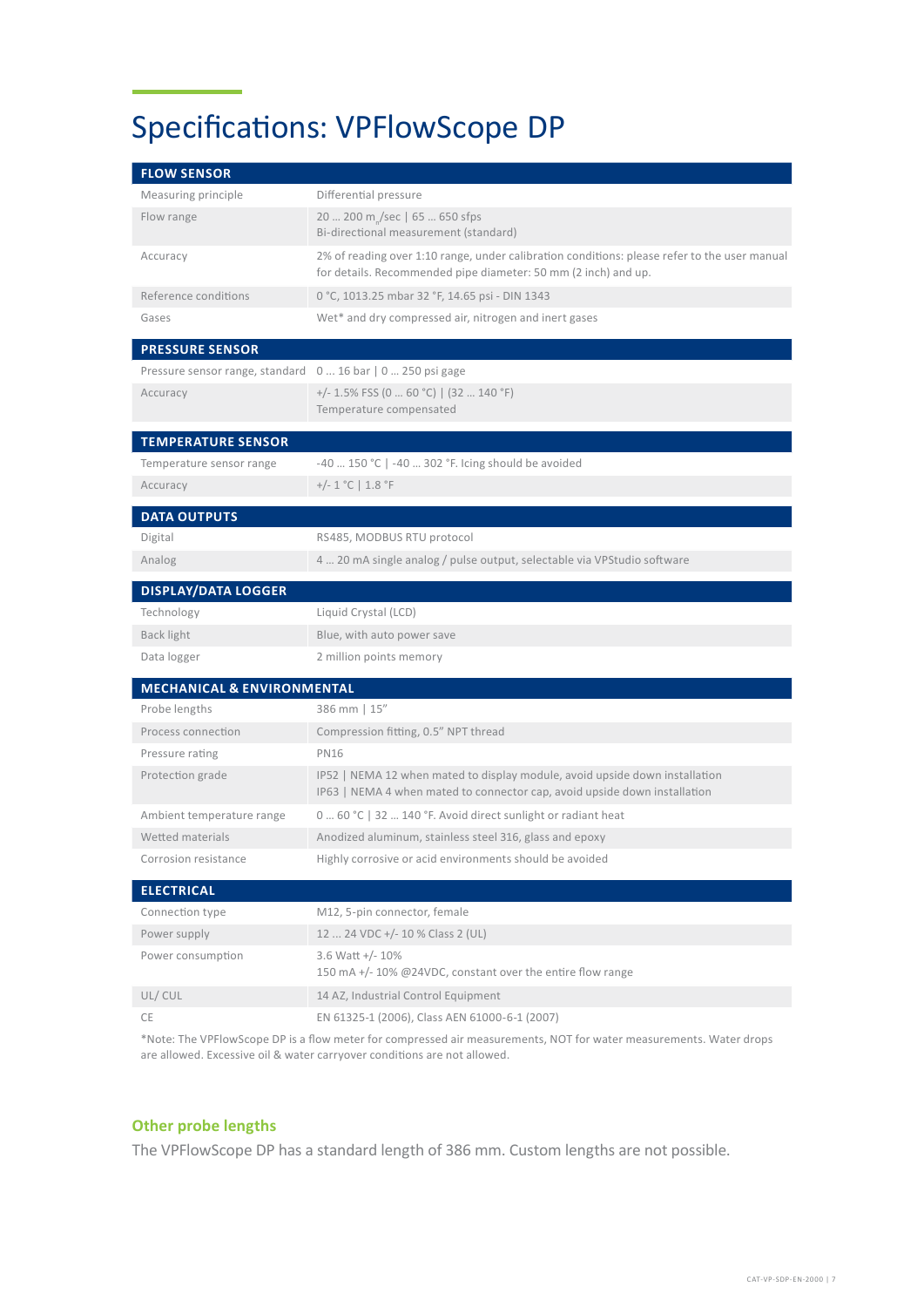# Order codes and accessories

| <b>START KITS AND MODELS</b> |                       |                                                     |
|------------------------------|-----------------------|-----------------------------------------------------|
|                              | VPS.R200.P4DP.KIT     | VPFlowScope DP start kit in explorer case           |
|                              | VPS.R200.P4DP.BOX     | VPFlowScope DP start kit, items only, no carry case |
|                              | VPS.R200.P4DP.VPT.KIT | VPFlowScope DP start kit with VPFlowTerminal        |
|                              | VPS.R200.P4DP.D0      | VPFlowScope DP sensor module (spare part)           |
|                              | VPS.R200.P4DP.D2      | VPFlowScope DP with connector cap                   |
|                              | VPS.R200.P4DP.D10     | VPFlowScope DP with display, no data logger         |
|                              | VPS.R200.P4DP.D11     | VPFlowScope DP with display and datalogger          |

Calibration report and compression fitting with safety cable are included in all models.

| <b>ACCESSORIES</b> |              |                                                                                                                                                                                |  |  |  |  |  |
|--------------------|--------------|--------------------------------------------------------------------------------------------------------------------------------------------------------------------------------|--|--|--|--|--|
|                    | VPS.D110.000 | VPFlowScope display, with datalogger                                                                                                                                           |  |  |  |  |  |
|                    | VPS.D100.000 | VPFlowScope display, no datalogger                                                                                                                                             |  |  |  |  |  |
|                    | VPA.5001.900 | VPFlowScope connector cap                                                                                                                                                      |  |  |  |  |  |
|                    | VPA.5000.005 | Cable 5m/16.4ft. with 5 pin M12 on one side. For permanent<br>installation.                                                                                                    |  |  |  |  |  |
|                    | /PA.5000.010 | Cable 10m/32.8ft. with 5 pin M12 on one side. For permanent<br>installation.                                                                                                   |  |  |  |  |  |
|                    | VPA.5001.205 | VPFlowScope JB5 interface KIT for programming your flow meter<br>via VPStudio. Interface box JB5 + 5m/16,4 ft cable (M12 connector)<br>+12V power supply + RS485 to USB cable. |  |  |  |  |  |
|                    | VPA.0000.200 | Power supply adapter with 5 pin connector. Useful for air audits.                                                                                                              |  |  |  |  |  |
|                    | VPA.5100.004 | Set of 10 filters and 10 O-rings. Spare part for maintenance.                                                                                                                  |  |  |  |  |  |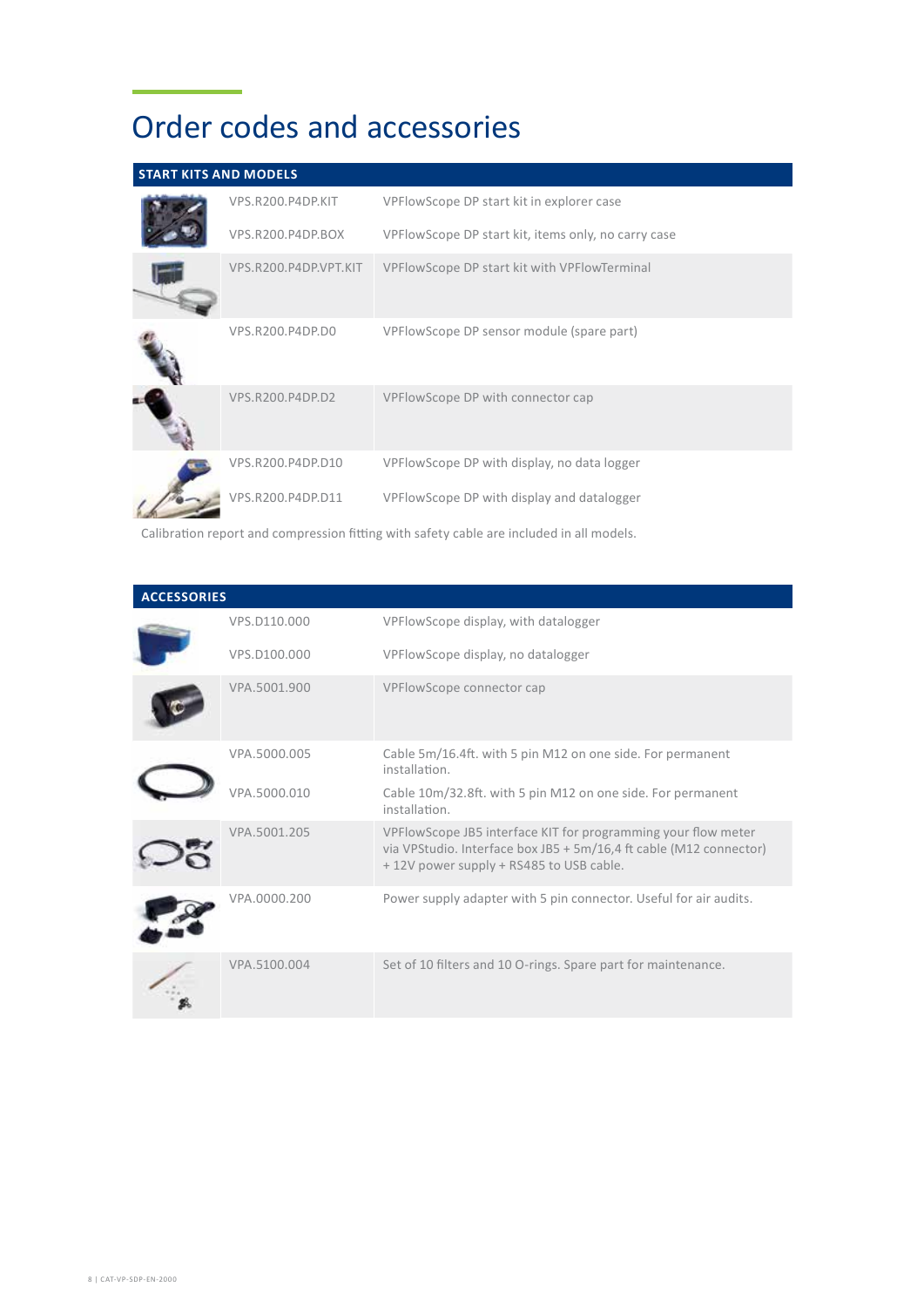#### **JB5 interface kit**

The interface kit, which is included in the VPFlowScope start kit, can also be ordered as a separate item. The JB5 interface kit is needed to connect your flow meter to the PC with VPStudio. In the interface kit, you will find a splitter box with pre-mounted M12 cable, a DC power supply and an RS485 to USB converter.



#### **Specifications**

#### *Mechanical & Environmental*

Temperature: -20 ~ 50°C | -4 ~ 122°F Weight: 0.9 kg | 1.98 lbs

#### *Electrical*

Supply input (mains): 100 - 240 VAC Output: 12 - 24 VDC Cable: 5 meter | 16.4 foot cable with M12 5-pin connector RS485 output: via RS485 to USB converter

#### *Part number*

VPA.5001.205: VPFlowScope JB5 interface kit

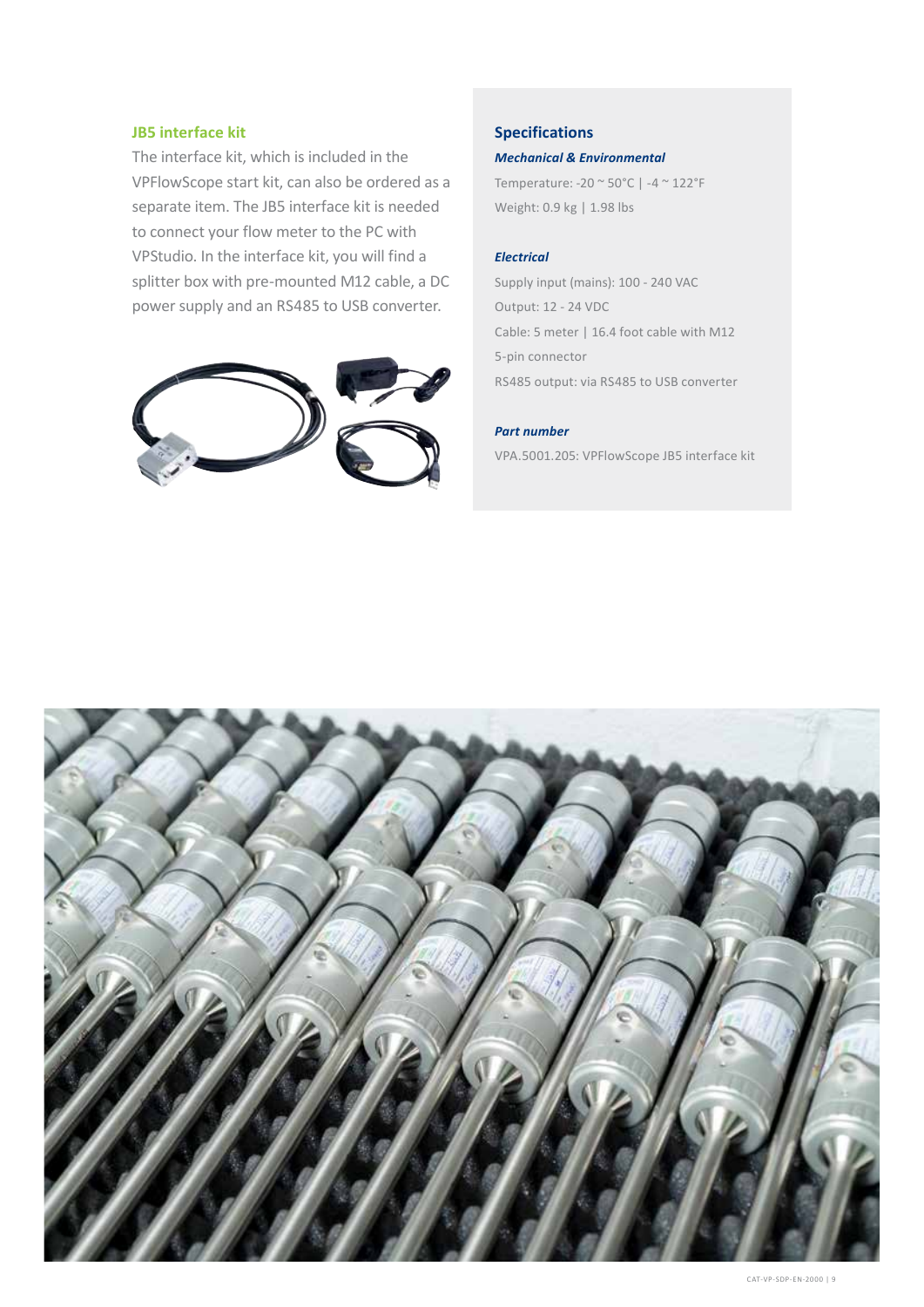### Ease of connection

The VPFlowScope features a RS458 (Modbus RTU) interface, which is especially useful in energy monitoring applications, like VPVision. You can connect up to eight VPFlowScope flow meters in one daisy chain. It is recommended to use a junction box for each flow meter to ease proper connection to the Modbus network. The junction box has biasing, termination resistors and provides feedback by LED on the power supply.

However, if you would like to connect your flow meter to an existing Modbus network or 4..20mA / pulse based data acquisition system, you can use the power supply module to supply DC power to the flow meter. The power supply module can supply power to two flow meters at the same time. You will find screw terminals in the power supply module for both RS485 and the 4 … 20 mA / pulse output for your convenience. If you require more installation examples, please refer to the user manual.



#### **Modbus network with multiple flow meters (DC power supplied from VPVision)**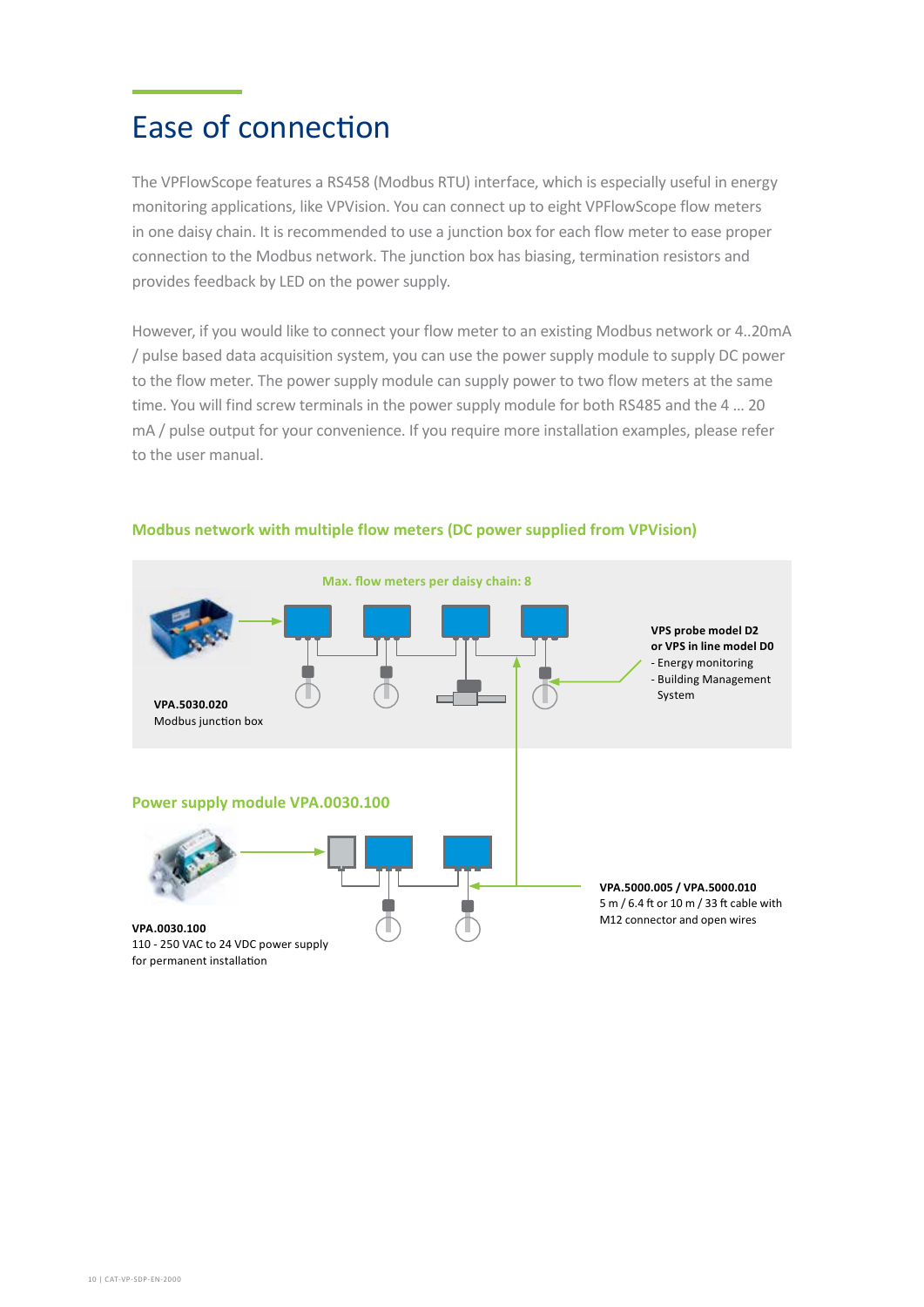### VPVision and energy monitoring applications

#### **VPVision**

VPVision is the complete real time energy monitoring solution for all utilities within your company. Get real-time data on your usage and see the patterns on your supply and demand side. Take factual and well-founded decisions on your costs and investments. Reveal the consumption of all utilities, including compressed air, technical gases, steam, vacuum, natural gas, electricity, waste water, heating fuels etc. VPVision enables you to view data on any platform; from PC to smartphone. It will help your organization raise the energy awareness among your staff. It will

be your guiding hand to target energy savings for individuals, teams or at company-wide level.



### VPFlowScope family

**Other VPFlowScope products:** 



**VPFlowScope M** The VPFlowScope M is the next step in gas measurement. Unlike traditional flow meters, the VPFlowScope M consists of a Transmitter and the patented VPSensorCartridge® which reduces recalibration to a simple exchange.



**VPFlowScope Probe** The VPFlowScope® is the measurement tool for dry compressed air and other technical gases like nitrogen, carbon dioxide and argon. The VPFlowScope Probe measures thermal mass flow, pressure, temperature and total flow simultaneously.



**VPFlowScope In-line** The VPFlowScope In-line is the ideal flow meter for point of use consumption measurement. It is perfect for smaller diameters where it produces all the data you need to optimize your compressed air consumption.